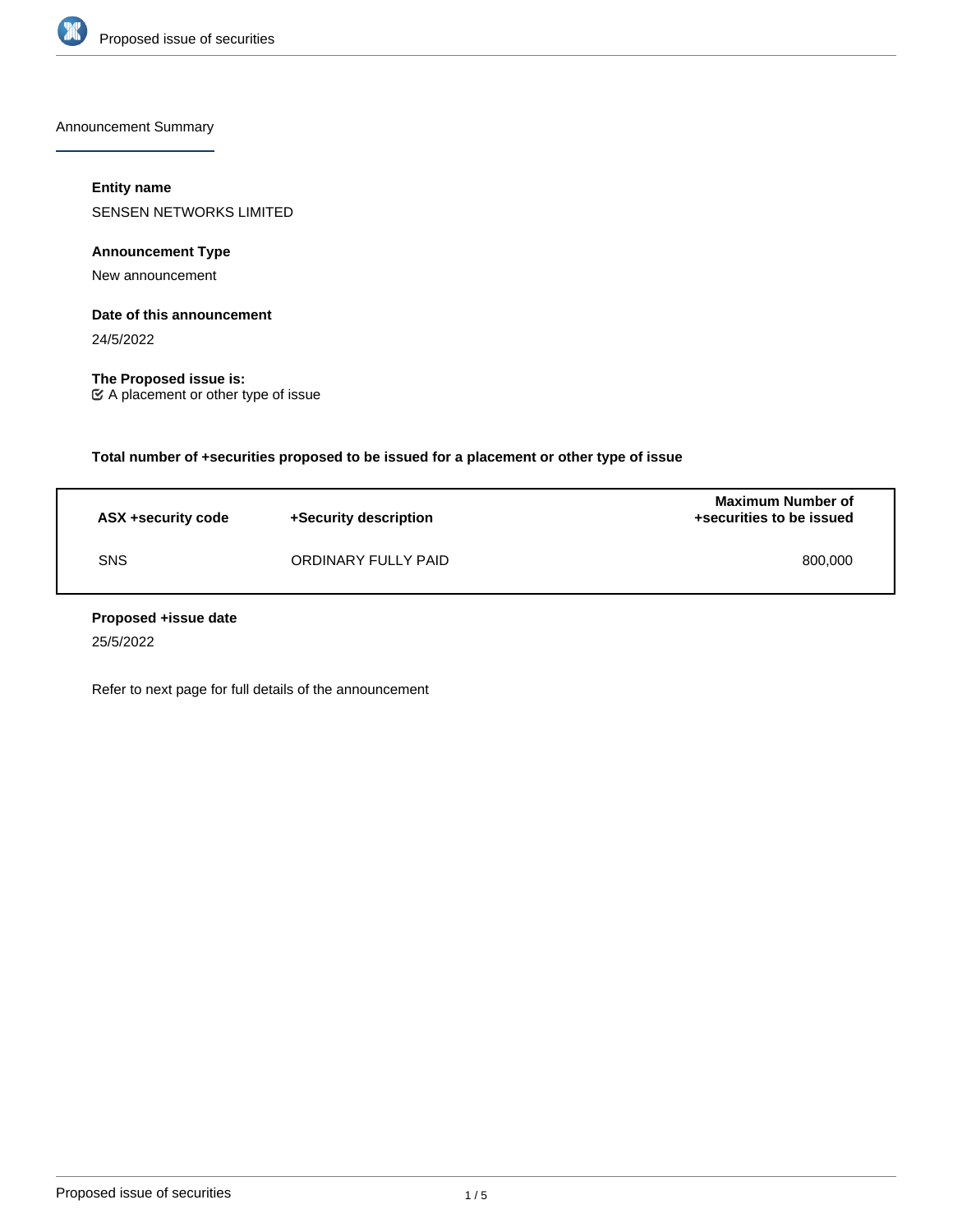

### Part 1 - Entity and announcement details

### **1.1 Name of +Entity**

## SENSEN NETWORKS LIMITED

We (the entity named above) give ASX the following information about a proposed issue of +securities and, if ASX agrees to +quote any of the +securities (including any rights) on a +deferred settlement basis, we agree to the matters set out in Appendix 3B of the ASX Listing Rules.

If the +securities are being offered under a +disclosure document or +PDS and are intended to be quoted on ASX, we also apply for quotation of all of the +securities that may be issued under the +disclosure document or +PDS on the terms set out in Appendix 2A of the ASX Listing Rules (on the understanding that once the final number of +securities issued under the +disclosure document or +PDS is known, in accordance with Listing Rule 3.10.3C, we will complete and lodge with ASX an Appendix 2A online form notifying ASX of their issue and applying for their quotation).

**1.2 Registered Number Type**

**Registration Number**

ABN

67121257412

**1.3 ASX issuer code**

SNS

# **1.4 The announcement is**

New announcement

### **1.5 Date of this announcement**

24/5/2022

**1.6 The Proposed issue is:**

 $\mathfrak{C}$  A placement or other type of issue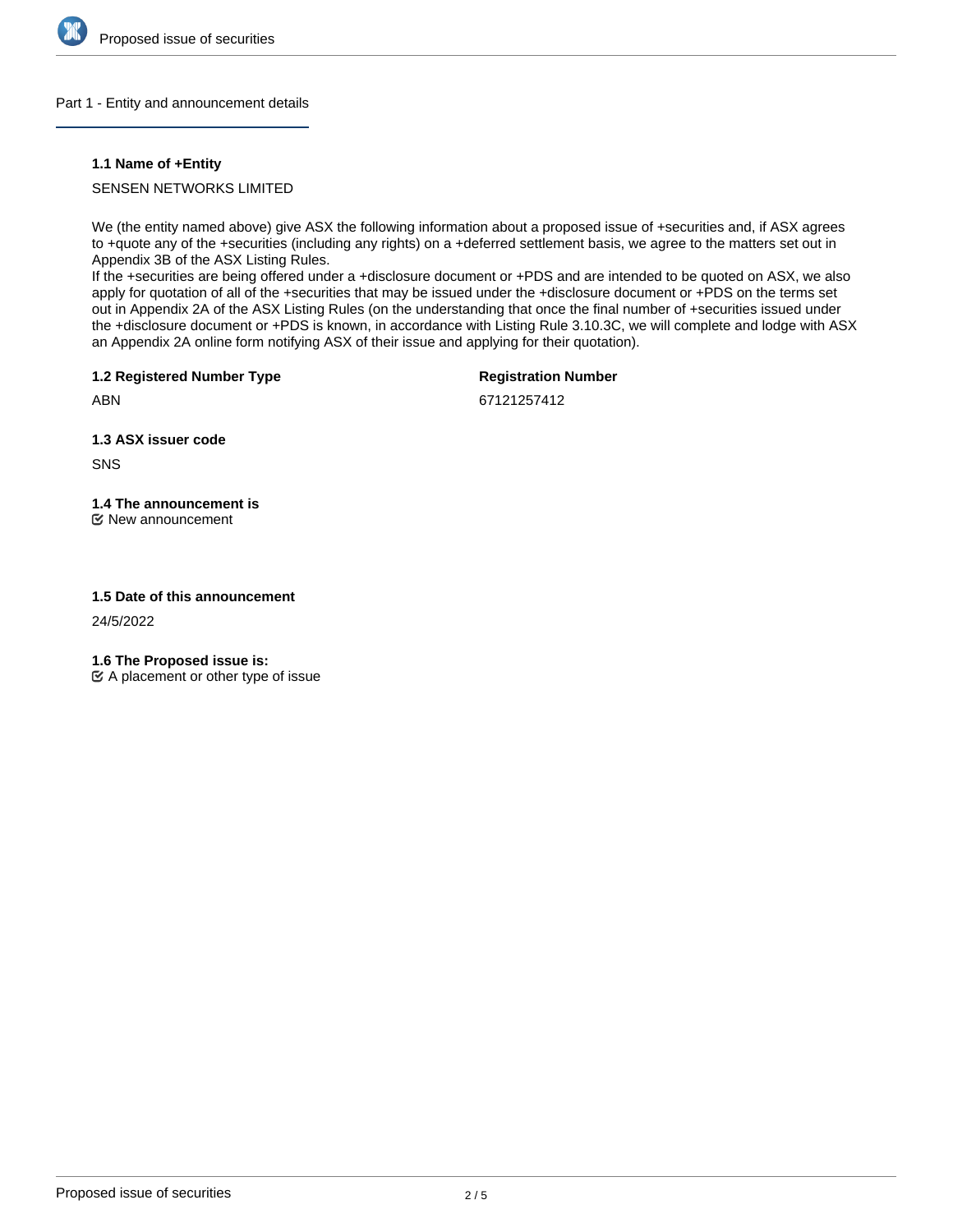

Part 7 - Details of proposed placement or other issue

Part 7A - Conditions

**7A.1 Do any external approvals need to be obtained or other conditions satisfied before the placement or other type of issue can proceed on an unconditional basis?** No

Part 7B - Issue details

**Is the proposed security a 'New class' (+securities in a class that is not yet quoted or recorded by ASX) or an 'Existing class' (additional securities in a class that is already quoted or recorded by ASX)?** Existing class

**Will the proposed issue of this +security include an offer of attaching +securities?** No

Details of +securities proposed to be issued

### **ASX +security code and description**

SNS : ORDINARY FULLY PAID

### **Number of +securities proposed to be issued**

800,000

**Offer price details**

**Are the +securities proposed to be issued being issued for a cash consideration?** No

#### **Please describe the consideration being provided for the +securities**

Being issued in consideration for commercial advisory services

**Please provide an estimate of the AUD equivalent of the consideration being provided for the +securities**

100,000.000000

**Will these +securities rank equally in all respects from their issue date with the existing issued +securities in that class?** Yes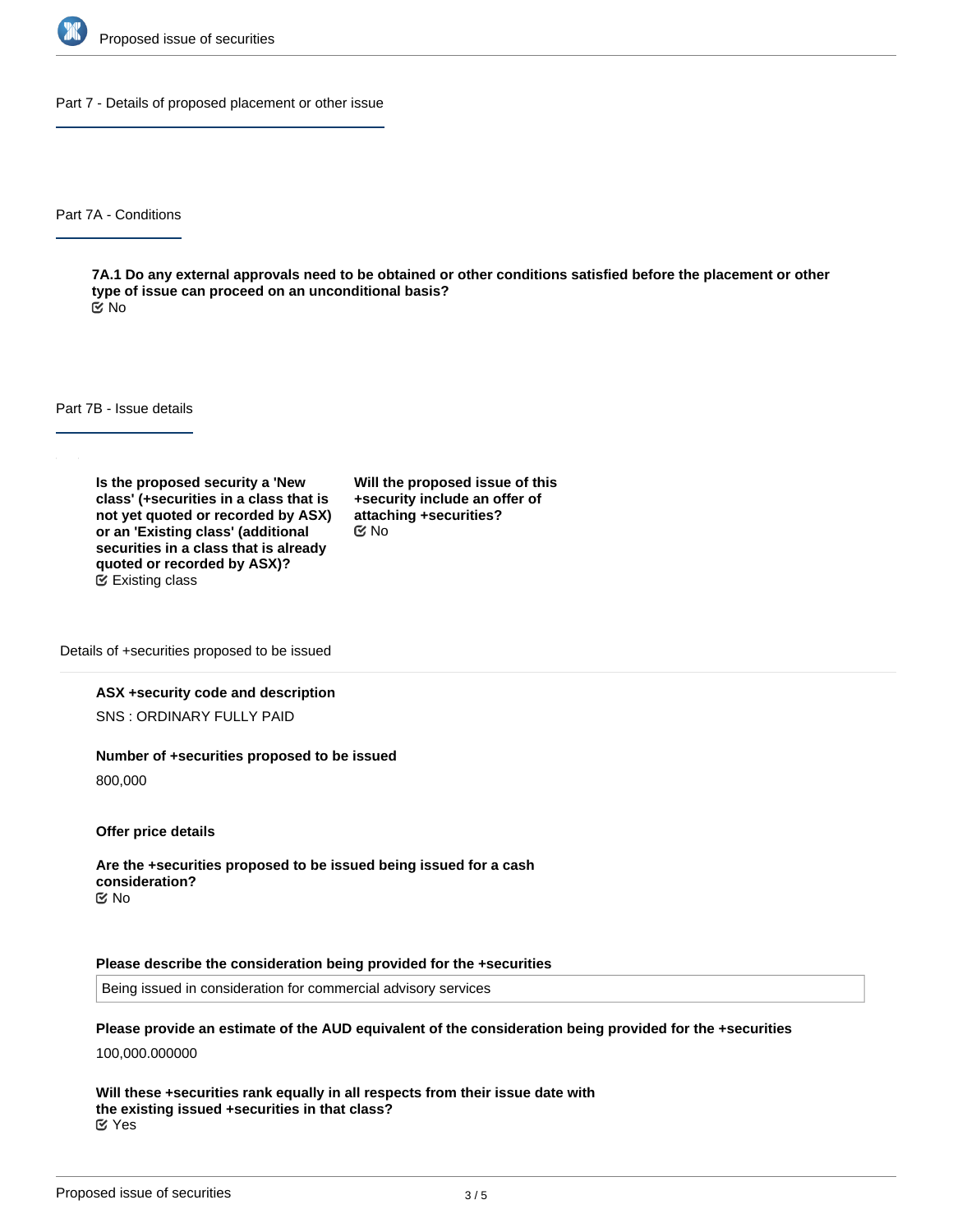

Part 7C - Timetable

**7C.1 Proposed +issue date** 25/5/2022

Part 7D - Listing Rule requirements

**7D.1 Has the entity obtained, or is it obtaining, +security holder approval for the entire issue under listing rule 7.1?** No

**7D.1b Are any of the +securities proposed to be issued without +security holder approval using the entity's 15% placement capacity under listing rule 7.1?** Yes

**7D.1b ( i ) How many +securities are proposed to be issued without security holder approval using the entity's 15% placement capacity under listing rule 7.1?**

800,000

**7D.1c Are any of the +securities proposed to be issued without +security holder approval using the entity's additional 10% placement capacity under listing rule 7.1A (if applicable)?** No

**7D.2 Is a party referred to in listing rule 10.11 participating in the proposed issue?** No

**7D.3 Will any of the +securities to be issued be +restricted securities for the purposes of the listing rules?** No

**7D.4 Will any of the +securities to be issued be subject to +voluntary escrow?** No

Part 7E - Fees and expenses

**7E.1 Will there be a lead manager or broker to the proposed issue?** No

**7E.2 Is the proposed issue to be underwritten?** No